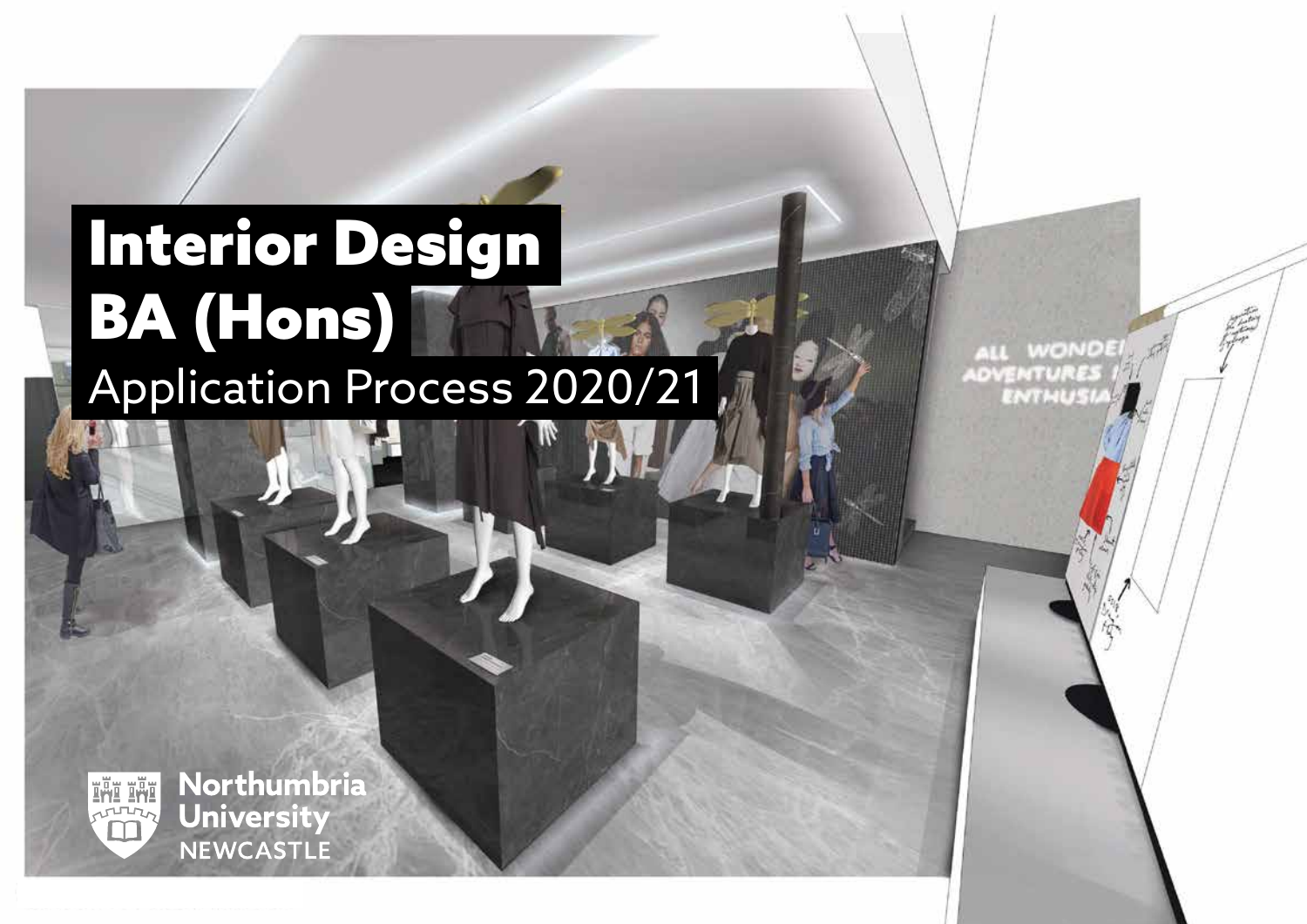### **How do I make an application?**

Your application to study for an undergraduate degree at Northumbria University is in two parts:

- **UCAS\* Application form**
- **Digital Portfolio & Portfolio Statement** (Note - Digital portfolio is 15 images and the Statement is 300 words)

*\*EU and International students can apply direct*

When you apply, you will receive an email from Northumbria University confirming receipt of your application. If you are made an initial offer, you will be given instructions on uploading your Digital Portfolio. Read the instructions carefully because they will give you important information on deadlines, maximum file sizes, upload instructions etc.

The following slides will give you guidance on compiling your Digital Portfolio & Portfolio Statement. It also includes course specific details on uploading your files, what to include in the Digital Portfolio & Portfolio Statement etc.



Application Process | BA (Hons) Interior Design 2020/21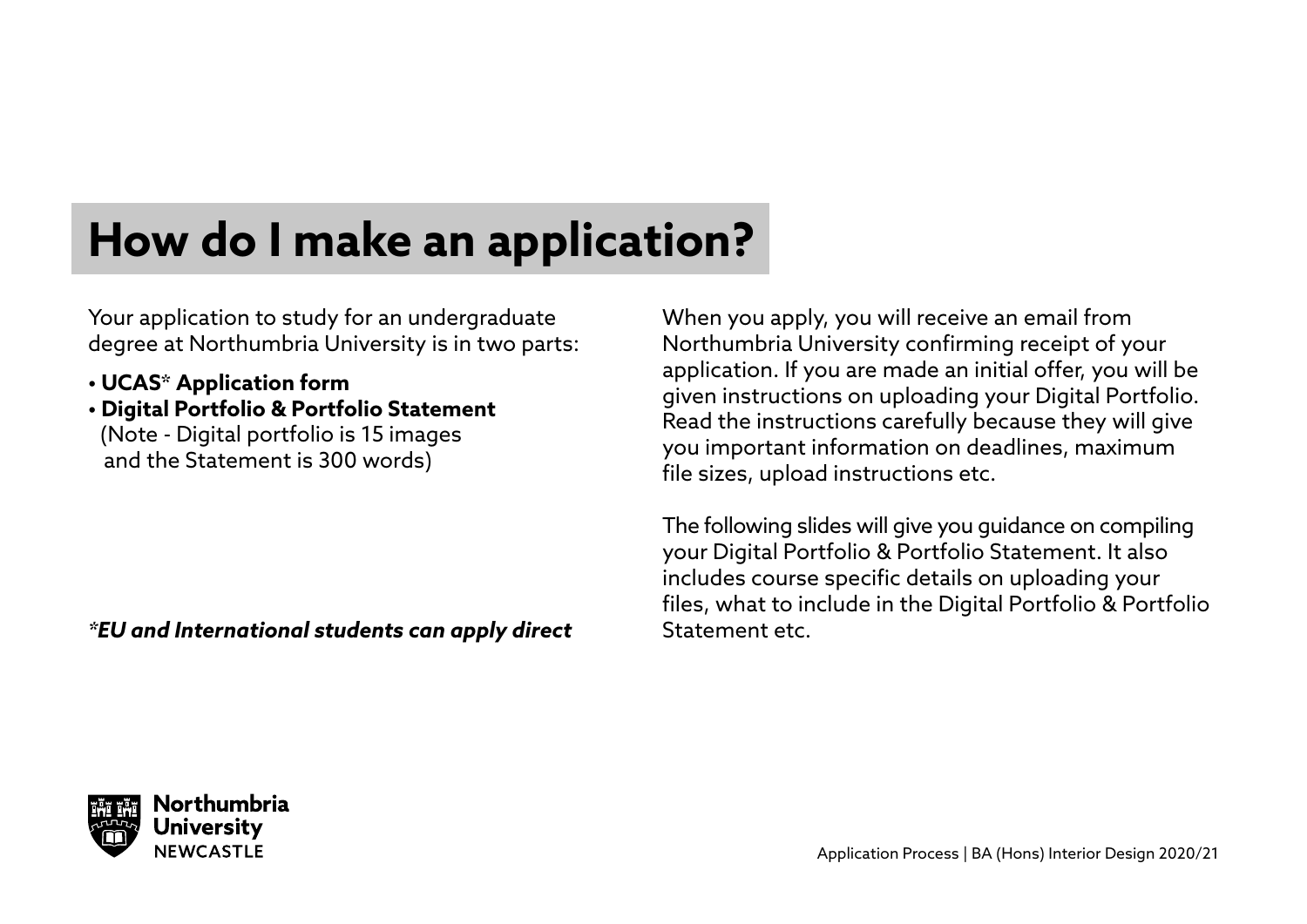## **How do I make an application?**

The key milestones in the application process are as follows:

- 1 Apply through UCAS
- 2 Receive an initial offer

3 - On receiving an initial offer, you will be given instructions on uploading your Digital Portfolio & Portfolio Statement

4 - Northumbria University specialist staff assess your UCAS application, Digital Portfolio and Portfolio Statement

5 - The outcome will be communicated through UCAS and will be one of the following:

- **Conditional Offer**
- **Unconditional Offer**
- **Alternative course offer**

We have illustrated the Application process as an Application Journey on the following page.

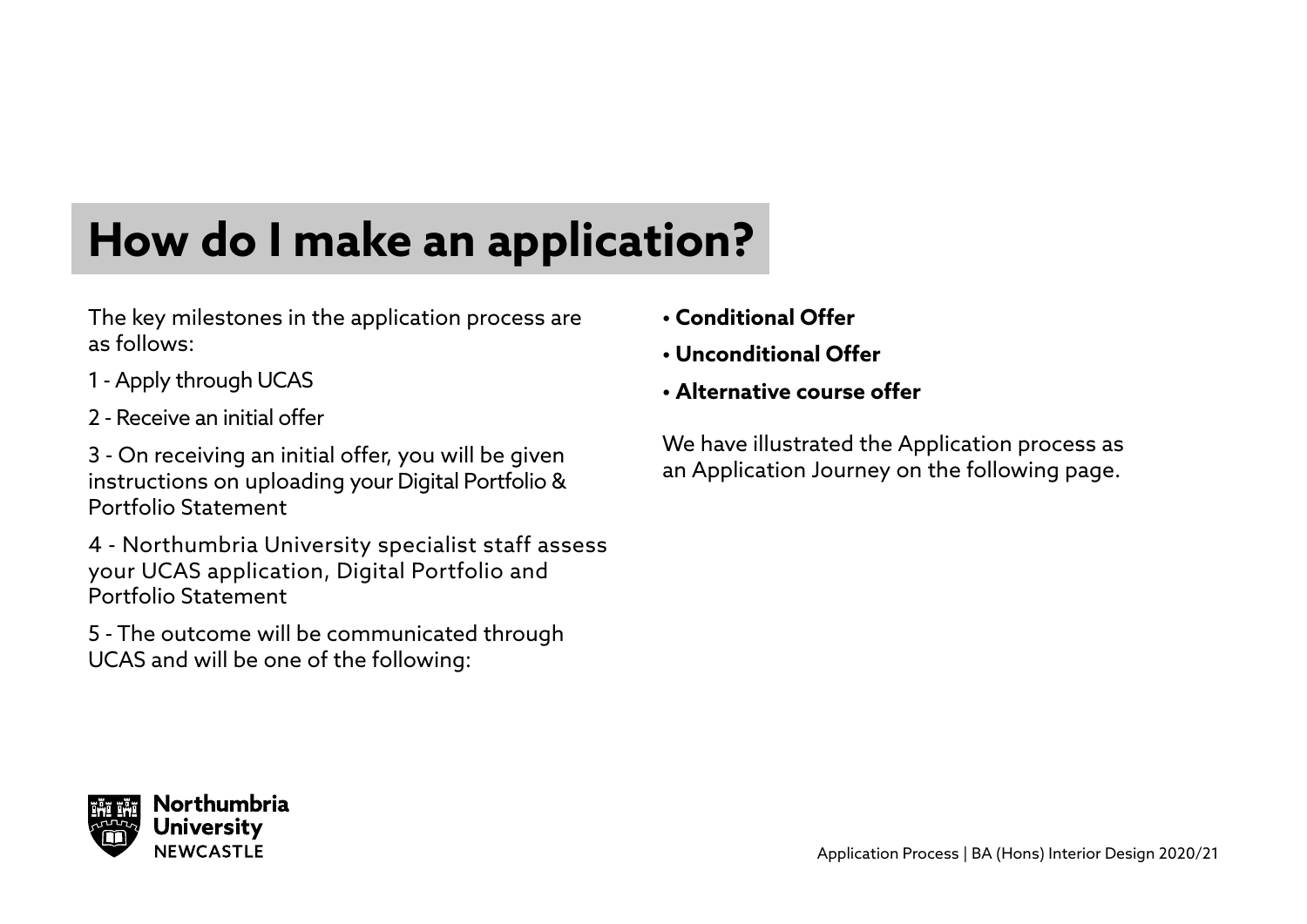### **What is the application Journey?**





Application Process | BA (Hons) Interior Design 2020/21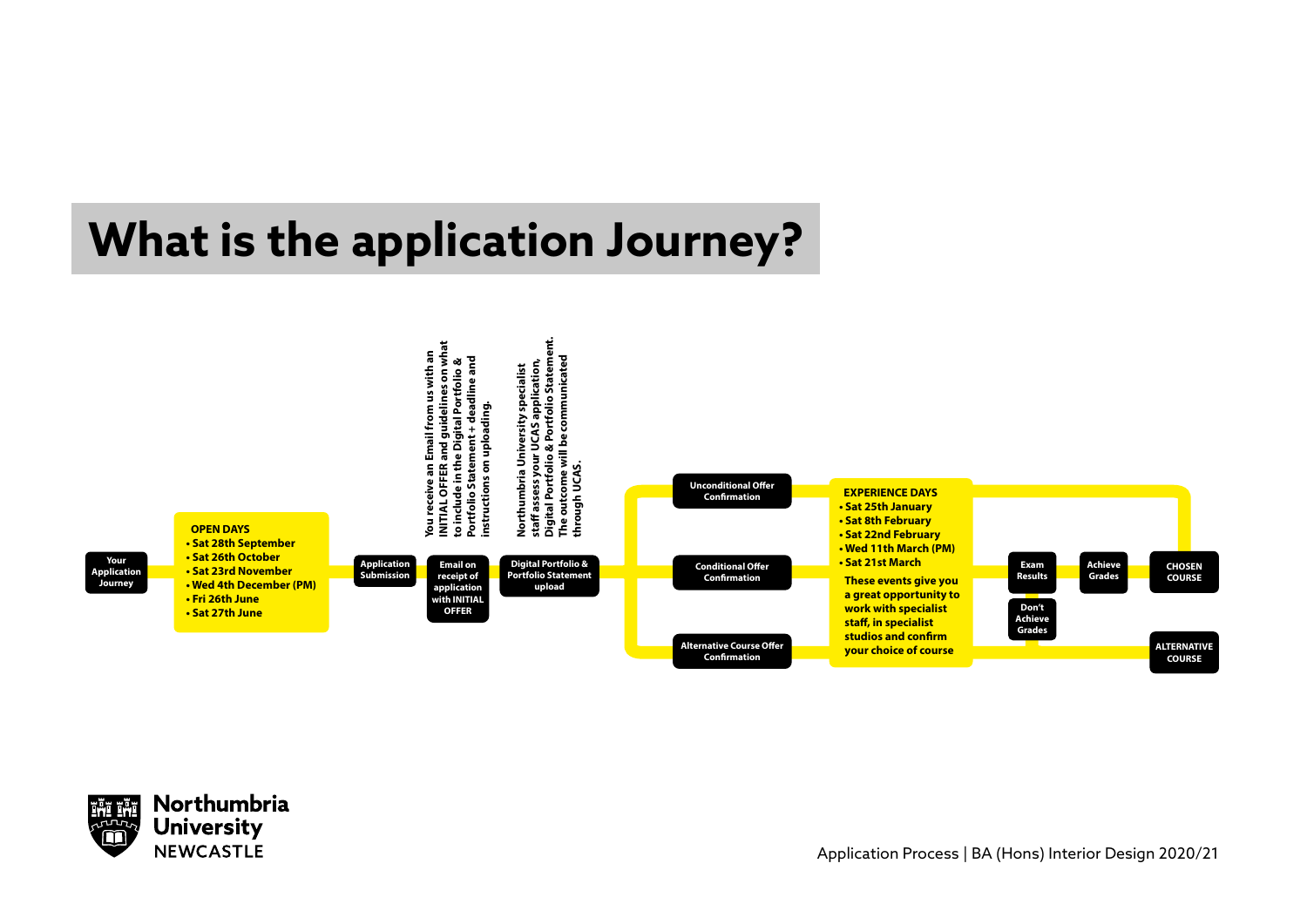### **What should be in my Digital Portfolio?**

#### **For Year 1 entry, your Digital Portfolio should consist of 15 pages, showing the following:**

**Page 1** — A 300 word supporting Portfolio Statement. This Portfolio Statement is different to the personal statement in your UCAS application.

We are interested in what inspires you, who inspires you and how you communicate that enthusiasm through your statement and your work. Which designers and artists are you looking at and referencing? Who, or what, has inspired you to choose the specialist subject you are applying for?

We are interested in how you talk about your work and communicate the ideas behind the projects and the elements of the projects you consider to be the most successful.

You should use the Portfolio Statement and your UCAS personal statement to talk about these areas.

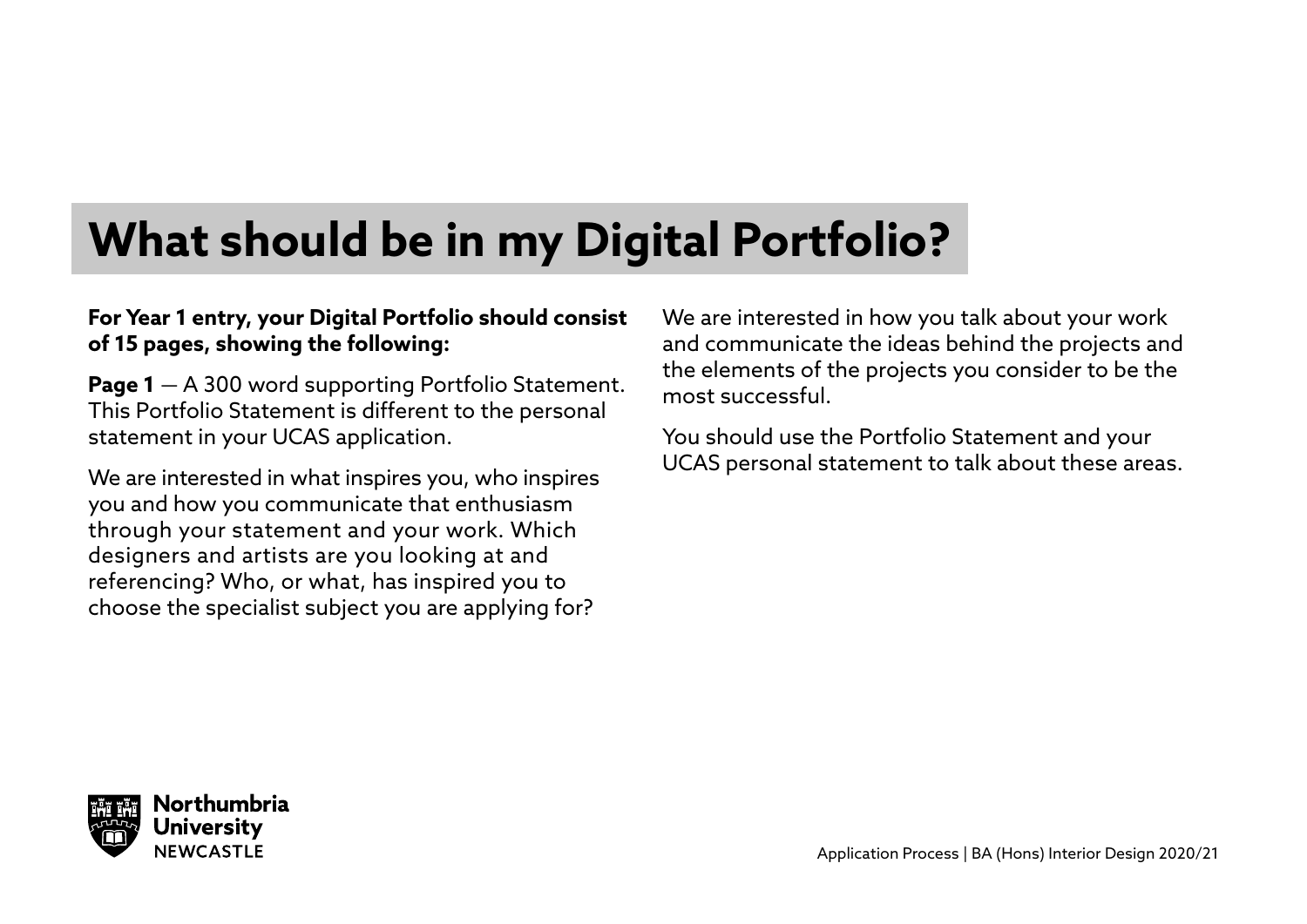### **What should be in my Digital Portfolio? (cont)**

#### **Your Digital Portfolio should consist of 15 pages, showing the following:**

**Pages 2 to 12** — Show examples of your college/ school work from their starting points, as concepts and ideas, through their development to your final pieces. It is important that these pages demonstrate both your ability to generate and develop concepts, alongside practical skills and how you explore and use different media and materials.

As a guide, you could include three or four pieces of work in this section. For each project you need to show initial concepts, development work and final pieces, which could be shown as photographs of your sketchbooks, preparatory sketches and final pieces. These can be evidenced in a variety of ways

which could include drawing/painting (analytical/ abstract), 2D/3D work, photography/CAD etc.

Note - You can arrange the images in whichever way you feel tells the story of a project in the most effective way. You could have one image on a slide, or several small images could be grouped together in one slide.

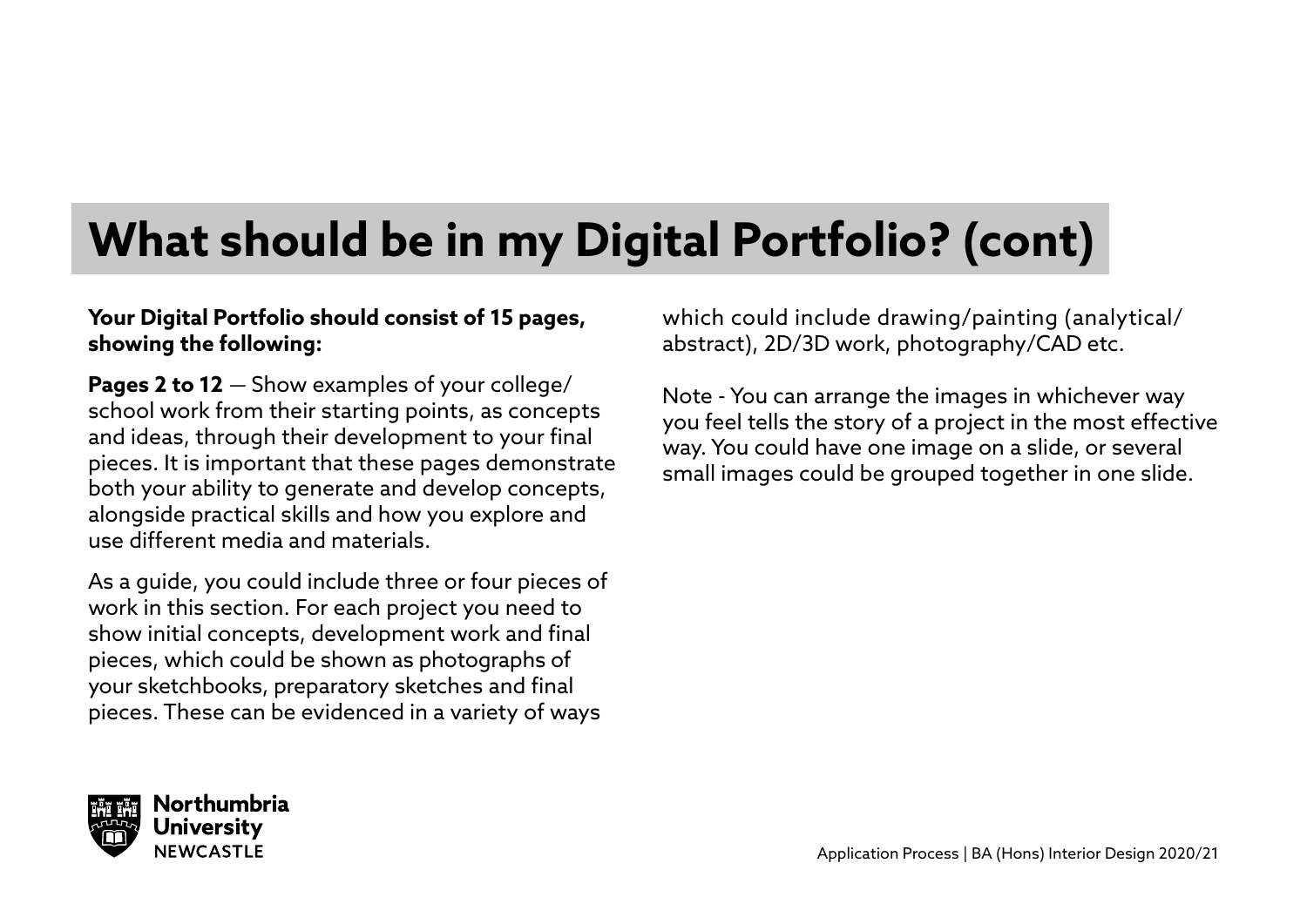### **What should be in my Digital Portfolio? (cont)**

#### **Your Digital Portfolio should consist of 15 pages, showing the following:**

**Pages 13 to 15** — Showing us some of your personal work. We want students who are excited by the subject they choose and are engaged in the world around them. We want to see some independently generated work, i.e. self directed work which you have produced outside your current school/college/ other course curriculum which demonstrates your own personal interests. We would raelly like to see creative photography and drawing that evidences your 'creative eye'.

These pages should be made up of your own work, we don't want to see lots of secondary source material.

*(Note - For Year 2 or 3 entry, UK and International students may need to provide an enhanced portfolio. Details will be given on receipt of your application)*

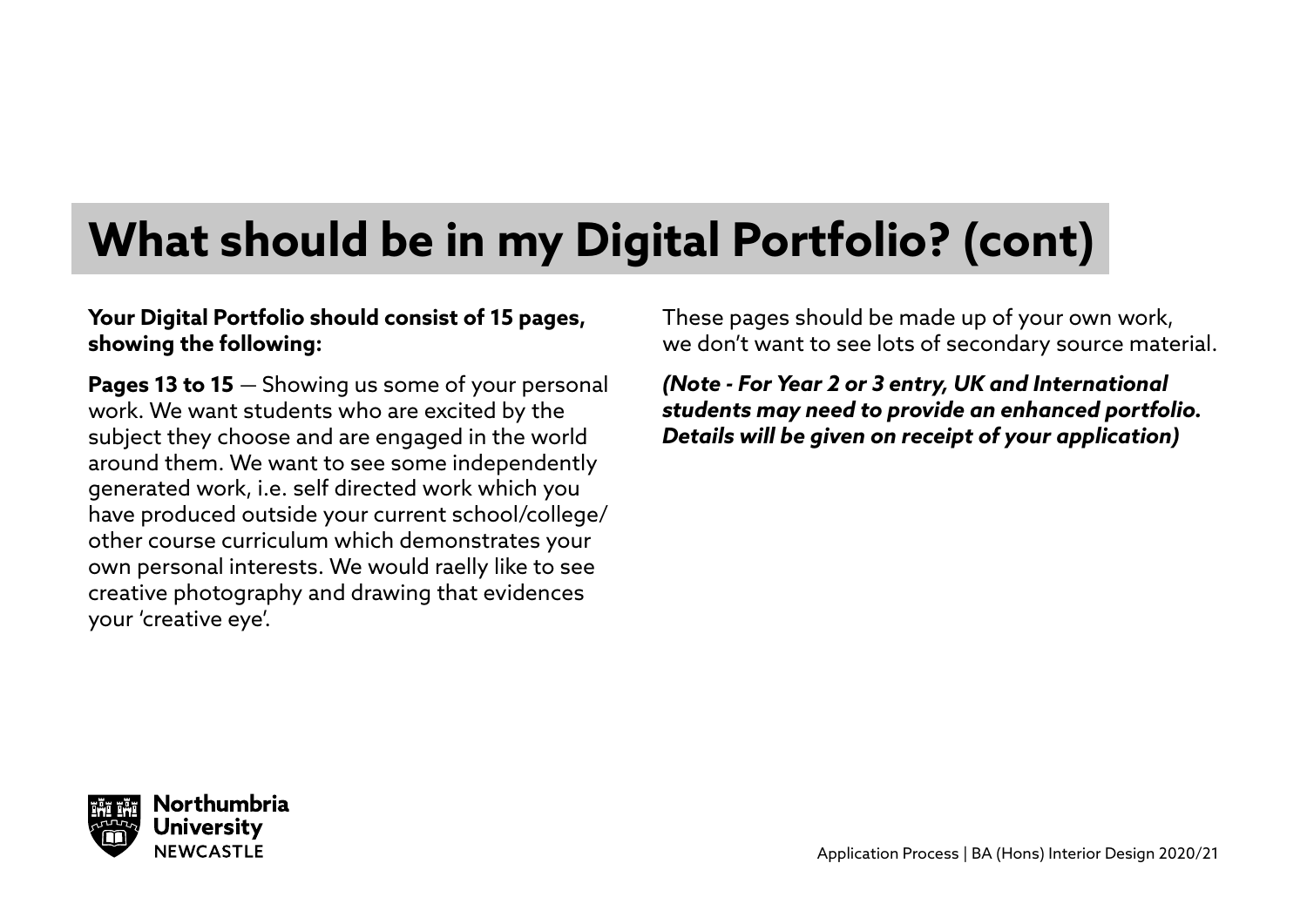### **What format should my Digital Portfolio be in?**

**The Digital Portfolio should be submitted as an A4, 15 page Adobe Acrobat PDF. The maximum file size for this PDF is 30 Megabytes (MB).**

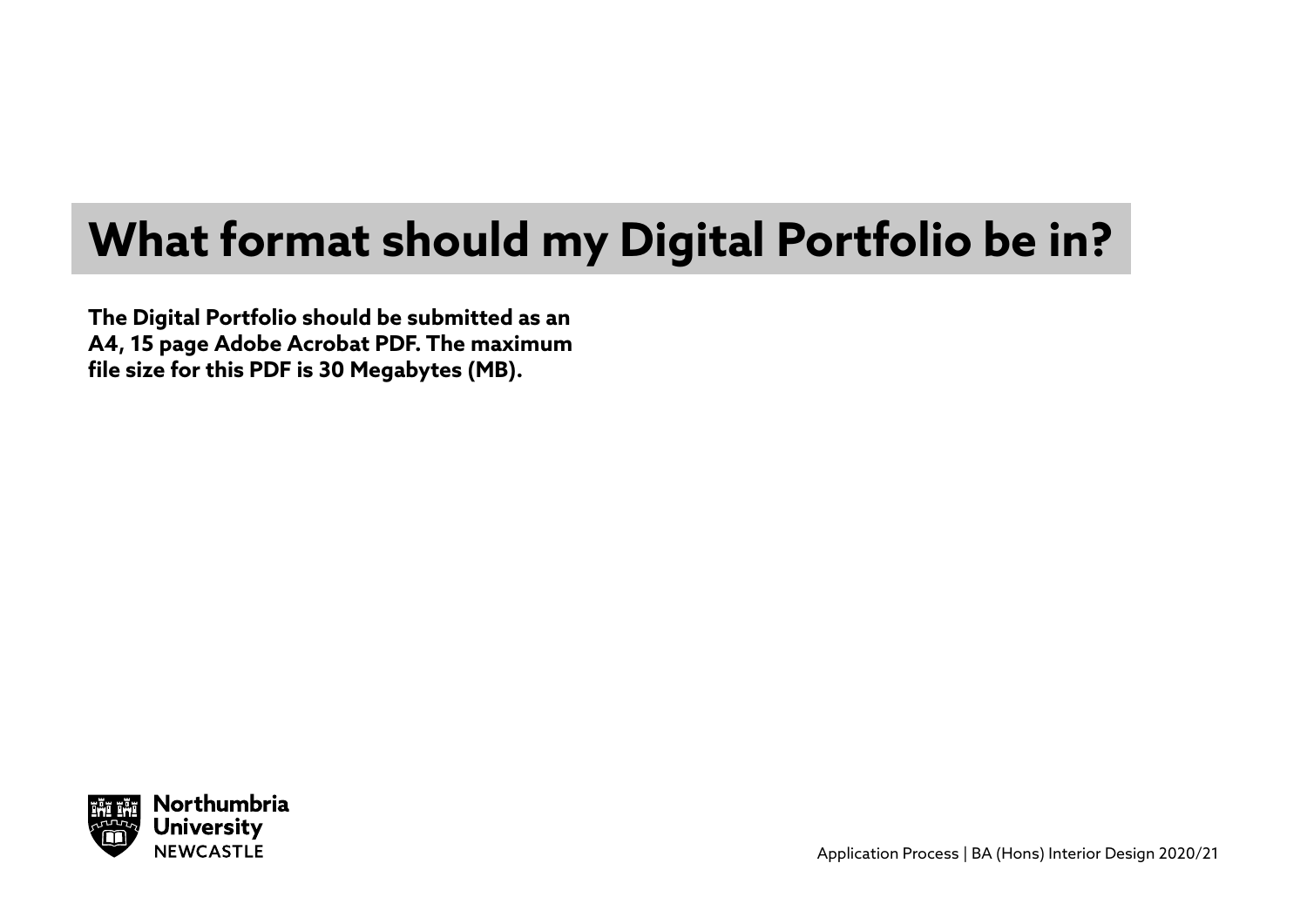### **How do I upload my Digital Portfolio?**

**The email containing your Initial Offer will also have a link to the Digital Portfolio upload area. Follow the instructions to upload the Portfolio.** 

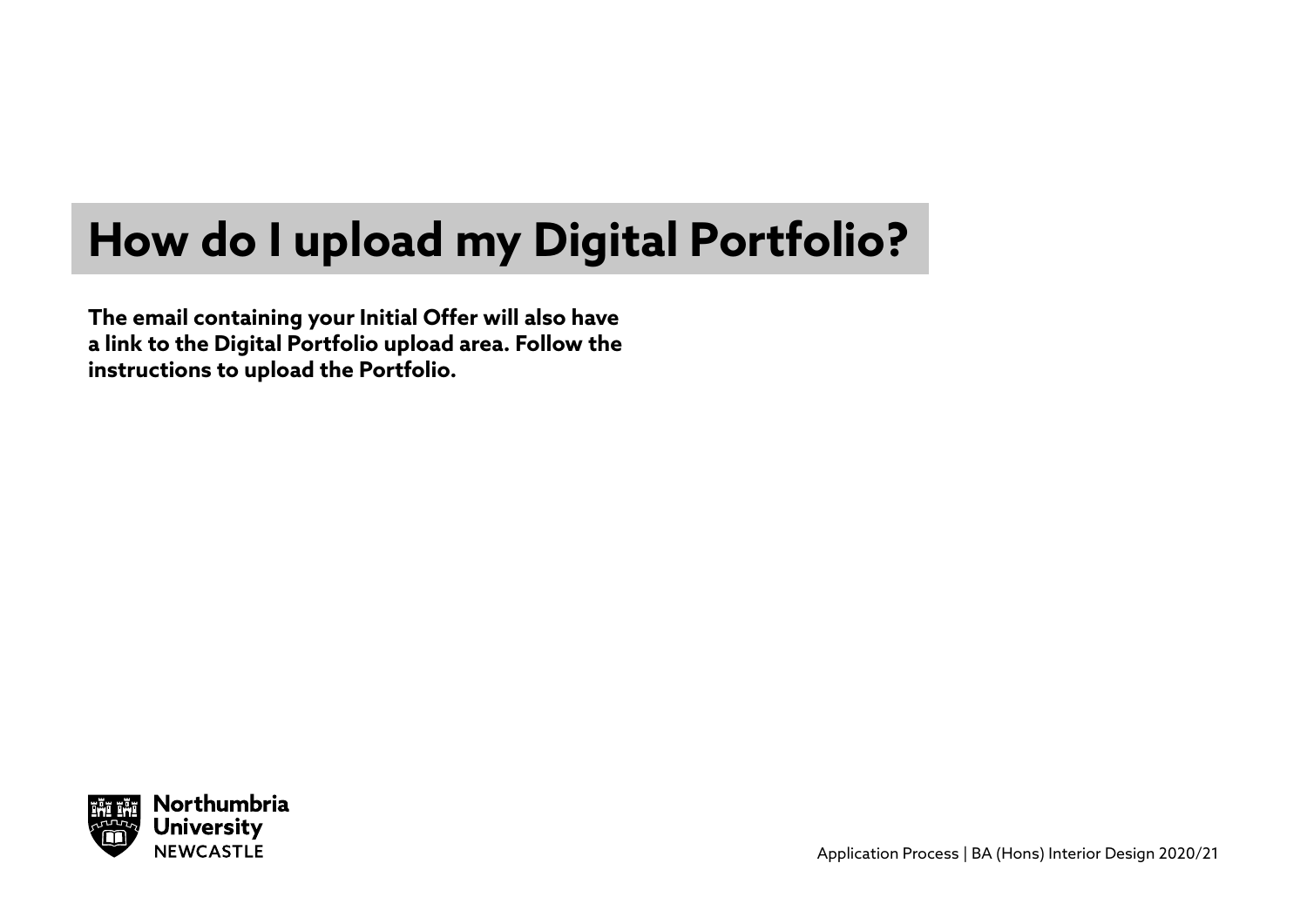### **BA (Hons) Interior Design — Portfolio Examples**

**The following pages give some Portfolio Examples.** 



Application Process | BA (Hons) Interior Design 2020/21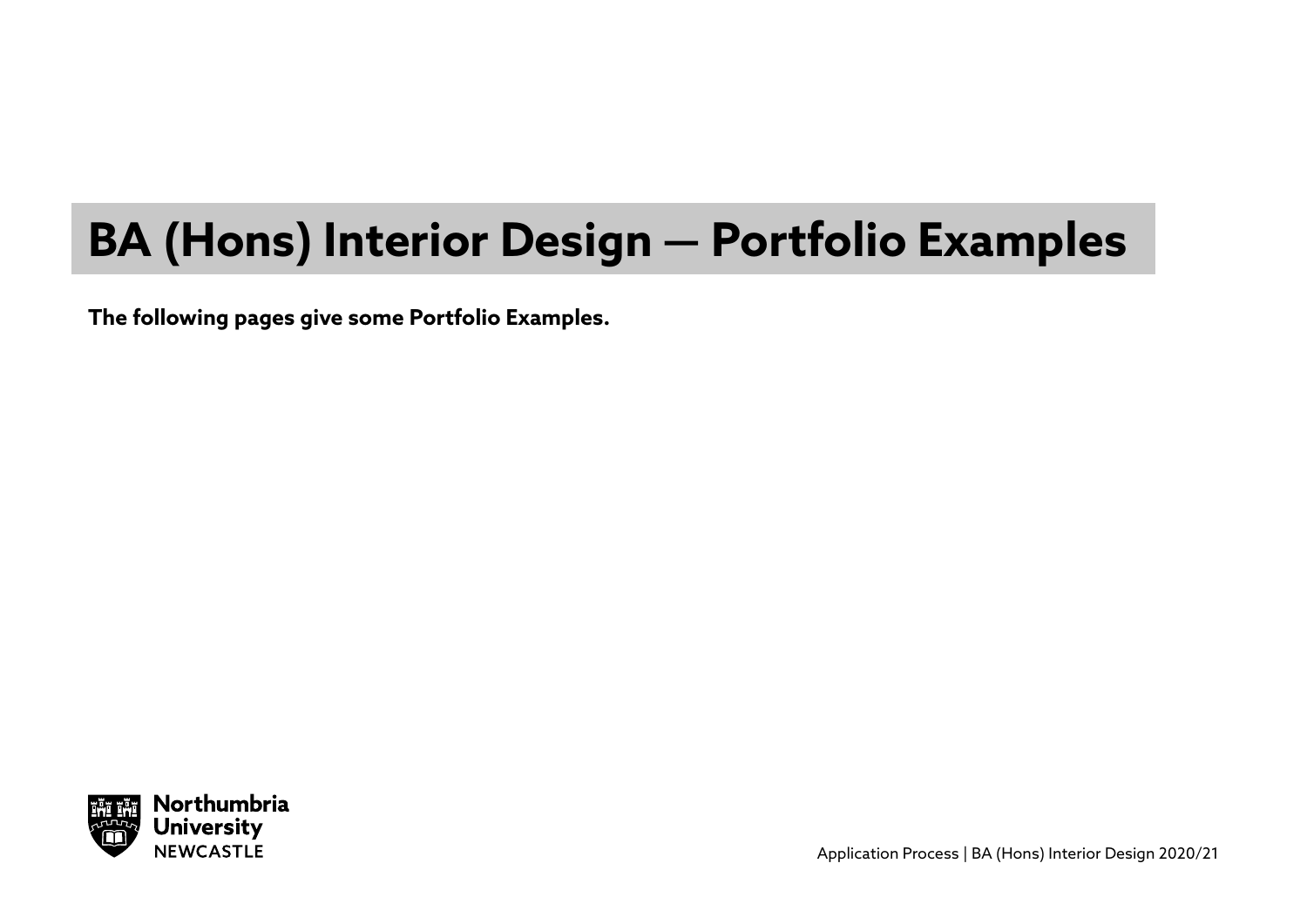

**Drawing - We love to see observational drawing and documentation.**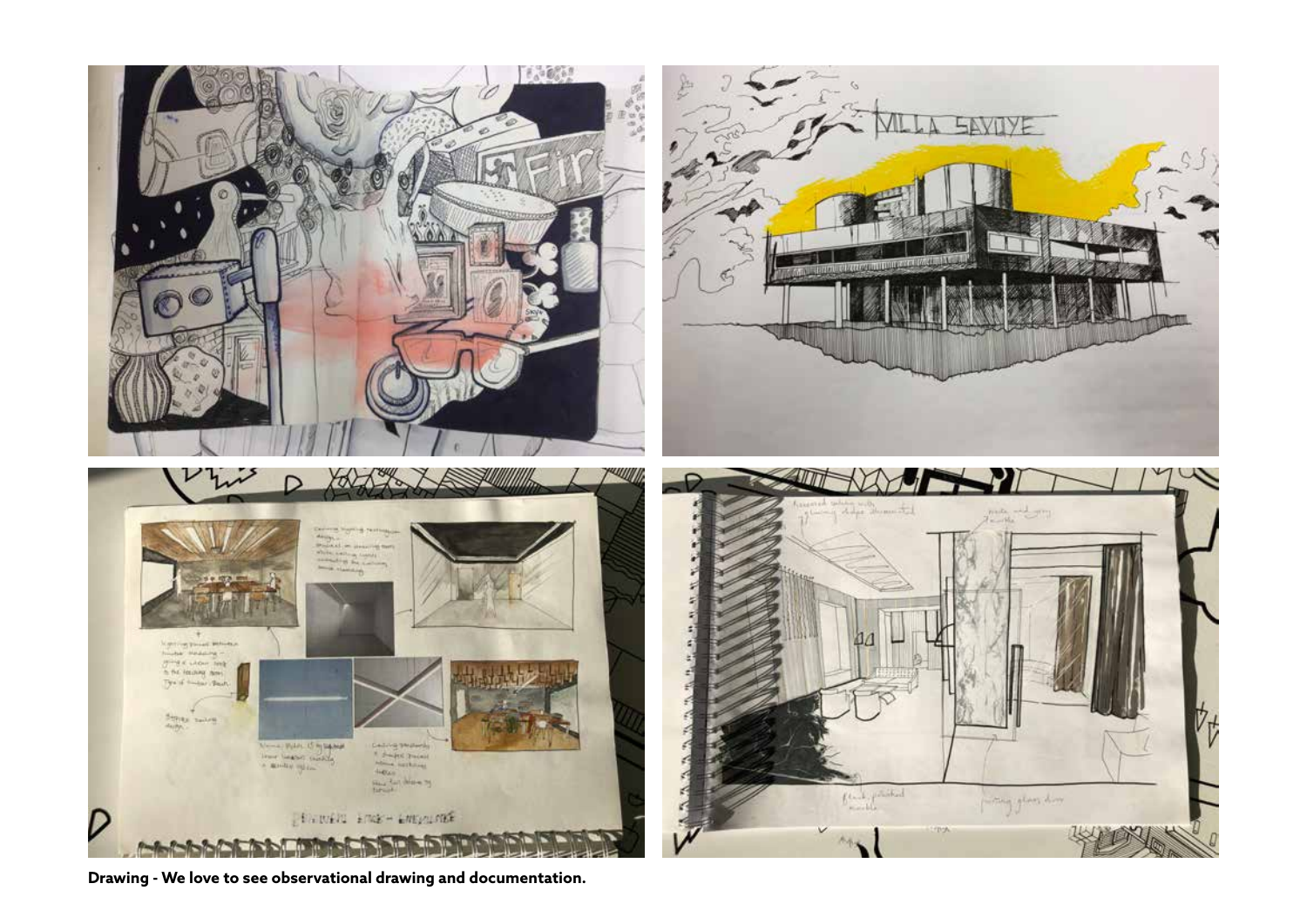

**Photography - We love to see what what you've seen and how you like to capture it and frame a view.**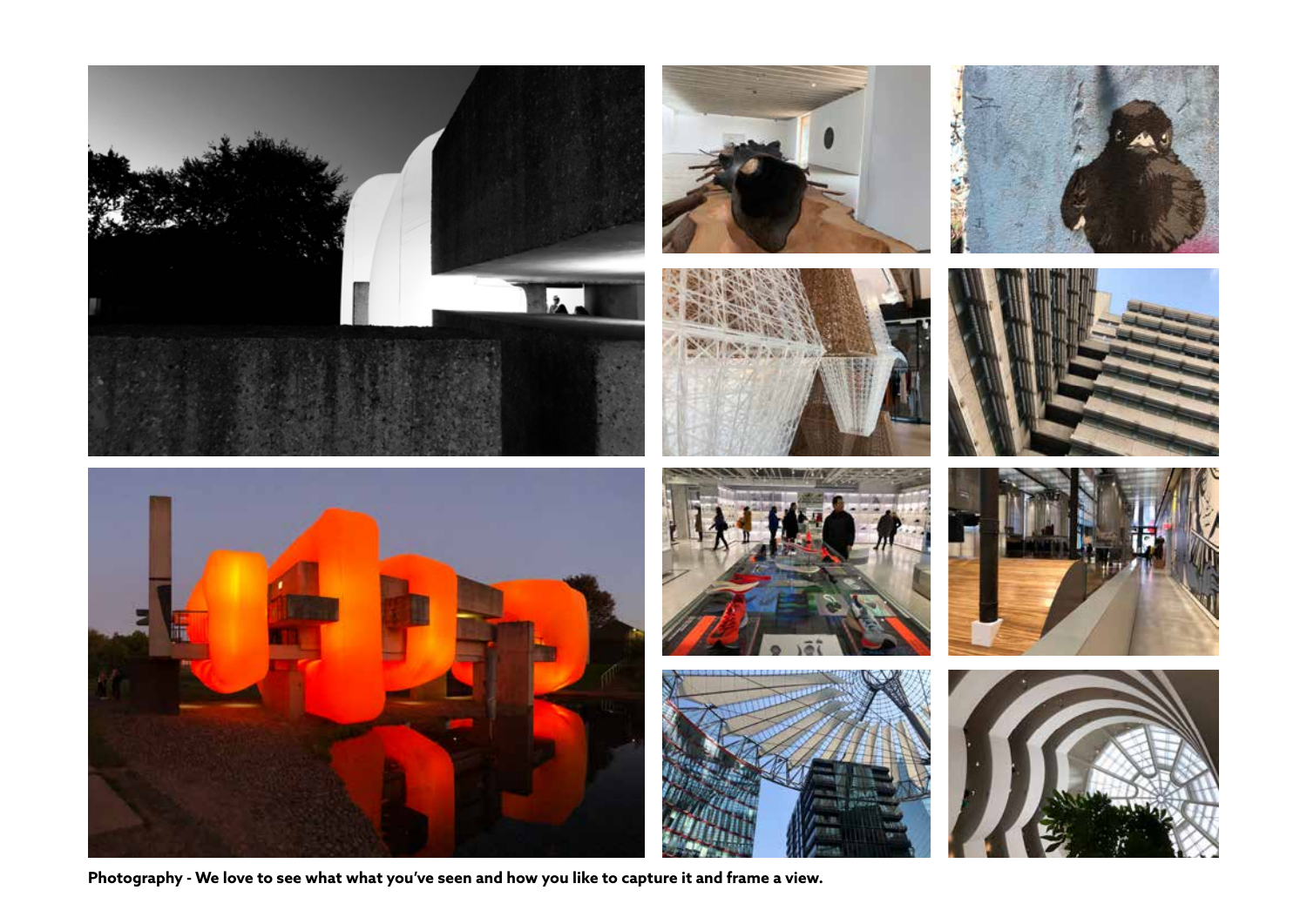

**Drawing - We love to see abstract drawing and experimentation.**